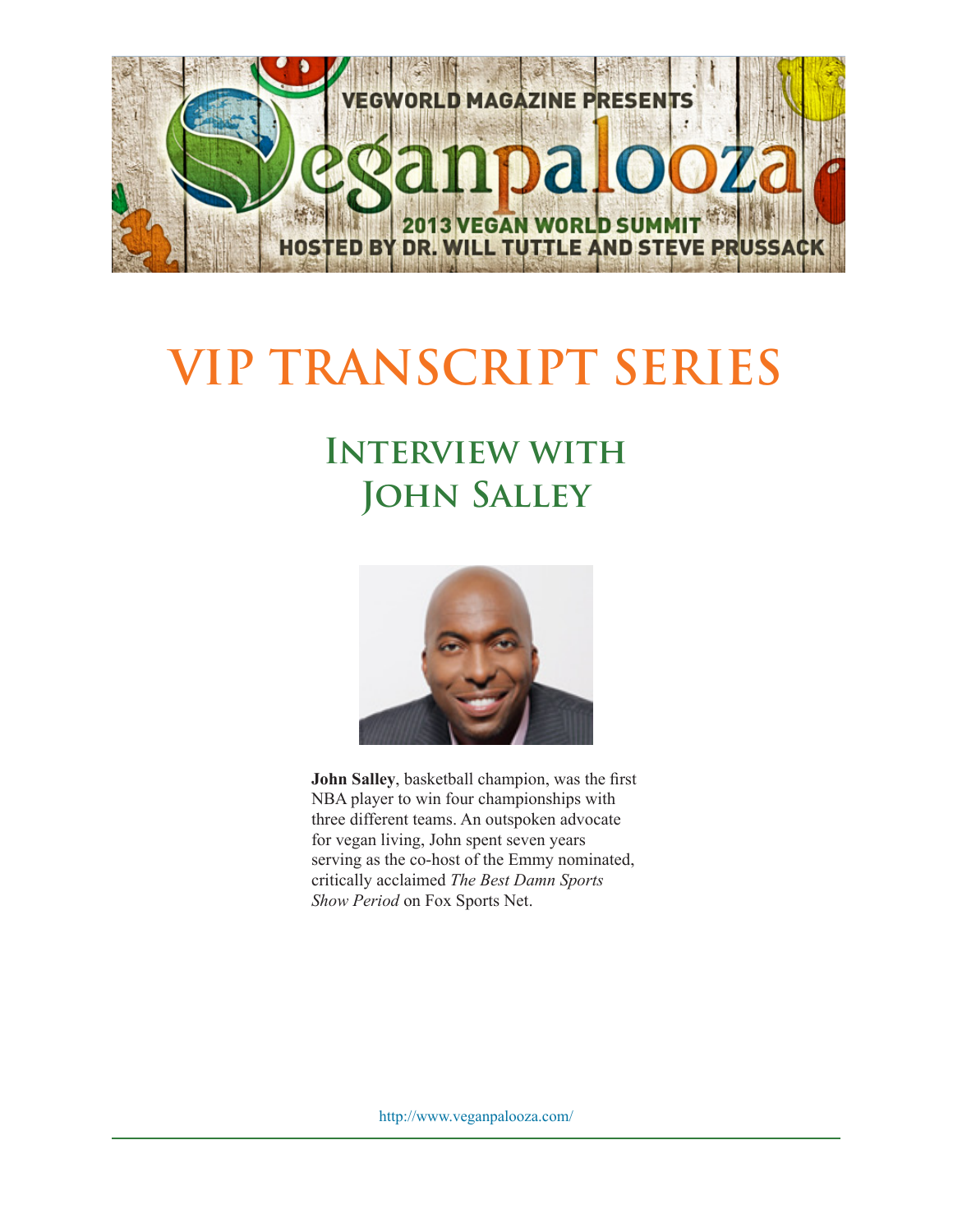## **Winning with A Vegan Diet**

STEVE PRUSSACK: Hello and welcome to Veganpalooza 2013. I'm your co-host Steve Prussack, and we're so happy to have you with us. This is our kick-off session, and what better guest than celebrity guest, superstar athlete champion John Salley. Dr. Will Tuttle, I'm going to bring you on the call right now.

DR. WILL TUTTLE: Hi, I'm here, and I'm delighted to have basketball champion John Salley with us here on Veganpalooza 2013. He was the first NBA player to win four championships with three different teams. He is an outspoken advocate for vegan living. He spent seven years serving as the co-host of the Emmy-nominated critically acclaimed show "The Best Damn Sports Show Period" on the Fox Sports Network. He's a frequent speaker at veg fests across the United States and has been involved with PCRM, Physicians Committee for Responsible Medicine, working with them to help persuade Congress to create legislation creating vegan options in public schools. I have had the opportunity myself to hear John Salley speak several times, and I am really glad to have John with us. It's really an honor. John, are you with us?

JOHN SALLEY: Yes, I am. Hello.

DR. TUTTLE: Great, hi. Thanks so much for joining us here on Veganpalooza.

JOHN: How are you doing? Thanks for the wonderful introduction.

DR. TUTTLE: You're welcome. Let's go ahead and jump right in here. John, can you tell everybody a little bit about yourself as a vegan? We all know you're an amazing basketball star, of course, but this is Veganpalooza and we're especially interested in not only that but how you became a vegan, if you could talk a little bit about your journey and what you've learned through your journey of becoming a vegan and spreading the message.

JOHN: I literally did the path, I would say. I worked really hard at changing the way I thought, and in that process of changing the way I thought, I literally got smarter. So in getting smarter, I realized that I didn't want my body to be a coffin for dead animal flesh. I went and looked around at my daughter. She's young, she was only seven at that time, she's ten now. Somebody said, "You don't eat chicken?" She said, "It's a bird." She goes, "No, everyone eats chicken." She goes, "It's a *bird*." The little girl looked at her, and she goes, "It *is* a bird." I'd never said it that way. So it literally convinced me, and I went, "Oh, you can do this. It's an animal. I love animals."

You asked me when did I get to this point, how did I get to this point? One day I went that show called "Bodies" that travels around the country with cadavers, and you look at them, and you learn different things about your body. I started paying attention to once your body chewed it and it went to your stomach, how it breaks it down. I started thinking there's no way that chunk of steak that people are putting in their mouths at these different steakhouses is going to benefit my body. And I was right.

I'm in Chicago right now, and I ate at a great place last night, vegan place, the Chicago Diner. The guys who own Teese, which is the option – I don't like to call it alternative any longer, but option, the other option from having the pus lactating from a cow, you can have Teese, which tastes and smells like the way we're addicted to it to be tasting and smelling. They also make Dandies marshmallows. I sat in there last night and had what seemed to be a regular Chicago meal, which was barbecue ribs and poutine, but it wasn't. It was this whey, seitan/soy they put together with the grape seasoning. And every time you look at it, everybody looked at it and said, "Oh my god, if you would have had that really in Montreal..." It had gravy, it had potatoes, it had Teese instead of lactating cheese, it had jalapeño, pico de gallo, it was great.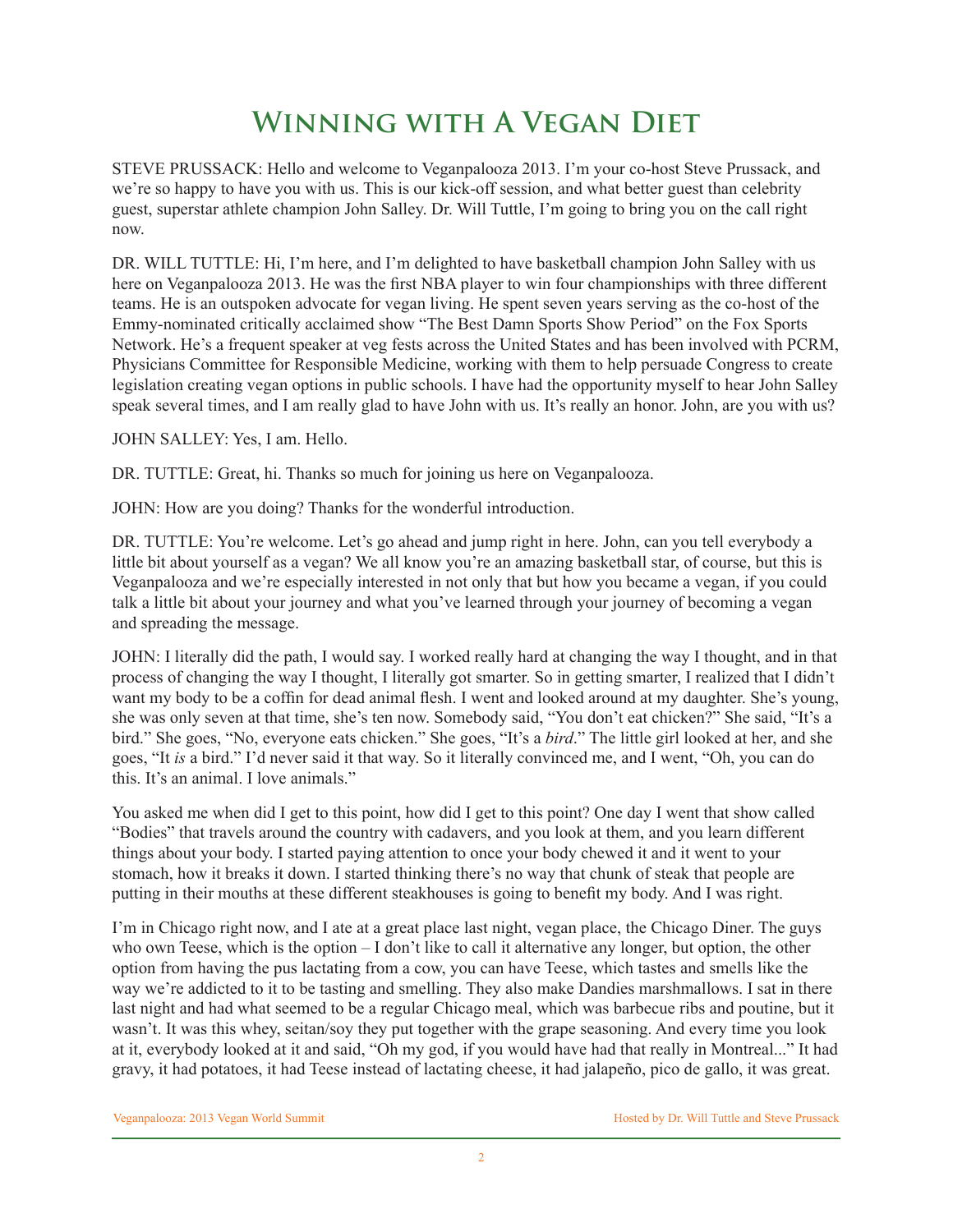It would have all these different calories. But when you have it vegan, you have a lot of calories, but those calories go out. I tell people, someone will just say, "Fat." When you eat, fat is not the enemy. Sugar is. So we've got to pay attention to it.

So you asked me how long I've been doing it, which way I've gone about it and why, those are the reasons. I just got smarter and realized I'm supposed to only eat food that nourishes my body, not that sits on the backside of my thighs or that comes out as fat on my jaw or the back of my arms. If I eat, it should go in, nourish my body, and go out. At least that's what I pray for every time I go to eat. I pray to God that this food nourishes my body. A lot of food that they have out there, ladies and gentlemen, does not nourish your body. You're going against your prayers.

DR. TUTTLE: So you were able to understand this. Why do you think so few people come to that understanding? What makes it so difficult?

JOHN: I think it's the cattle mentality. I think since this is the way it's always been done, that this is the way it must be. I think that's what sticks in their brain. I had the same health problems. One day I just realized that everybody in my family was dying of cancer. Then I just realized how I was going to change that was, like I always tell people, I was going to be smarter about it. I wasn't going to aid and abet in the murder of myself. I wasn't going to do that. I just used to think my mother's recipes were the greatest, and they are, so the cookbook I'm coming out with is I'm going to take her recipes and make them vegetarian. That was in 1998. Then I stopped. I was away for a while; I didn't move on the book. I had soul food recipes the way my mother made; on the other side of the page where it was vegetarian. Then I became a vegan about six years ago, and I changed the book again. Then last year, I met with my friend Chef AJ, and I stopped using oil, salt, and sugar after reading her book *Unprocessed*.

So I did the Kris Jenner show. You guys can check it out on YouTube with Harvey Levin as the co-host. I was there, and I literally sat there on stage. He goes, "You're just going to put this food in the pan?" And I go, "Yeah." It's not a non-stick pan, so I don't want that, but I put the onions in and let the onions bleed a little bit of water. Then I put in whatever I was going to put in. There's no reason for oil. I tell people, they go, "What about a little olive oil?" I go, "Well, olive oil doesn't burn at a high temperature. So once you get olive oil past 120 degrees, you destroy all the different attributes of the DNA of that oil." The only other oil that could hold the weight is red palm oil from Africa, the good stuff. This girl named Juka makes it. I'll never forget that. I looked at all the rest of them, and I saw this pretty African Juka, and red palm oil and then coconut oil. Then I just started realizing I do use coconut oil for other things.

But I started seeing a little bit of a feeling in my body when I was flying. I started feeling like my foot and ankle would swell up if I was working out. So I just realized that my body's feeling it in different ways. So I removed the salt. Sugar's addictive. If I can stay away from sugar, I do. I tell everybody I'm a vegan, but really a raw vegan, so the more raw food I eat the better it is for me. Then all three of those are addictive on their own, so when they put them all together, a la I'm not going to say the name of the company, but they have these French fries that are the best French fries you ever can eat with the salt that's not too much. But I found out that that potato has 1100 grams more sugar than the rest of the potatoes. I understand they cook in oil, and then they pour salt on it. You can go into that fast food place if you choose, because they serve over 20 billion people, so they say, and they're giving you three addictions, and they're holding you to those three addictions. So I used to think, "Yeah, I'm going to go there and just get French fries. I'm not going to eat the hamburger. I'm not going to eat this. Just the French fries." Then I realized that was probably worse than eating the hamburger in that place.

So I learned a lot, and that's why my cookbook hasn't come out because I don't want to say something and then have to retract it. I wanted to know as much as I can. So doing a raw cookbook, it's silly. The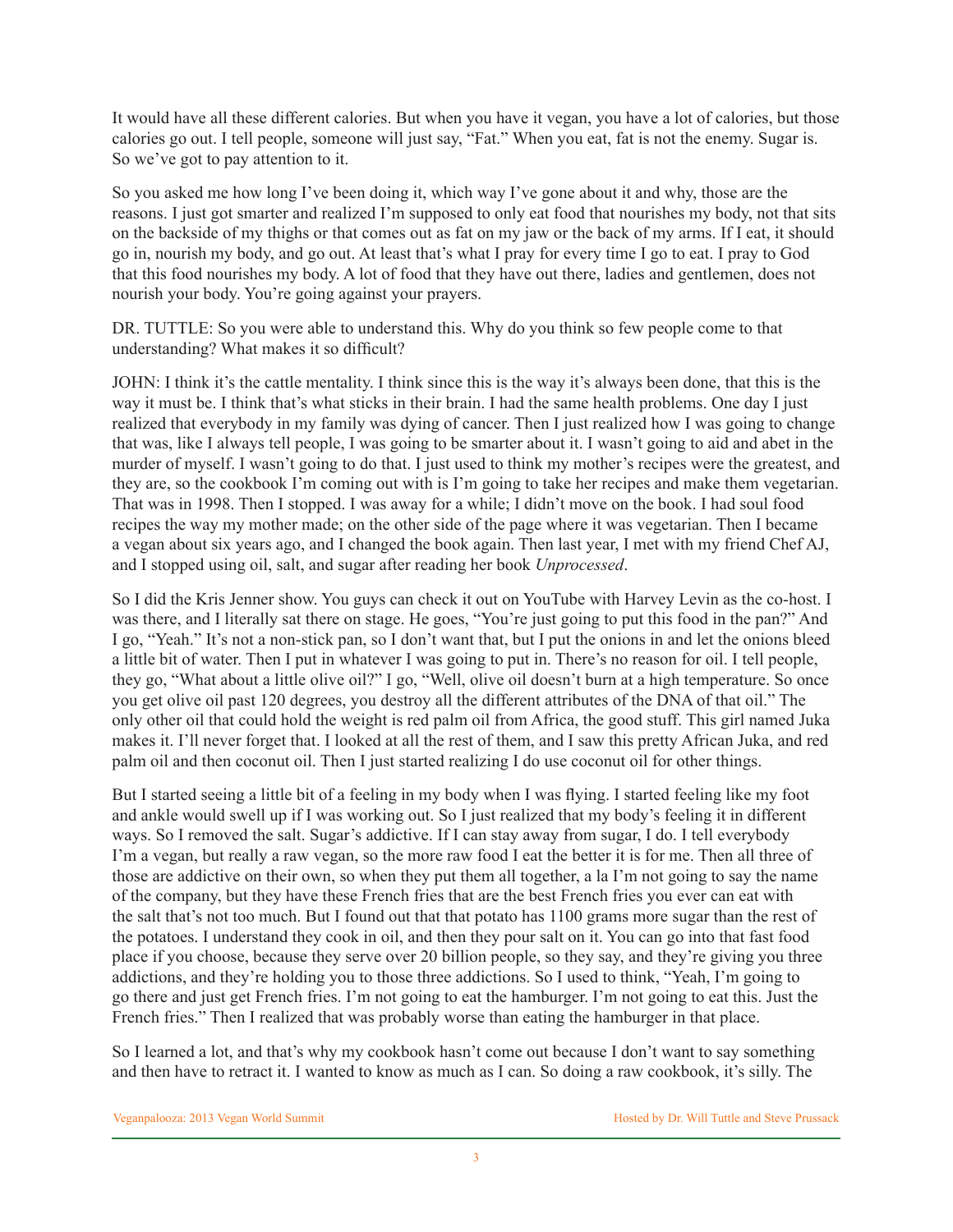stuff is raw, then it's not a cook-book. So it's a raw preparation book. So I decided to figure out if I was going to cook vegan style, I was going to find out the most efficient, the healthiest way, with the best products, and then I'll put the book out.

DR. TUTTLE: That's really interesting. It seems like you're continuing to learn more and to purify more, and you've been mainly focusing a lot on the health aspects. I've heard you, and spoken to you, on the cruise. I know you have a big heart for animals as well. You're not just doing this for health. Do you want to talk a little bit about your motivation for veganism?

JOHN: Part of it, I'm an animal advocate. The reason I say that, and not activist, because I am an activist, but I don't like being on people's lists. I just don't like being on their lists. I'm not saying I'm an alpha dog and I can't go with anybody, but what I can do is I can save 7500 land animals with my thoughts, and so can anybody out there listening. Everybody that becomes a vegan saves 7500 land animals from murder, what they call slaughter.

In the same process, this weekend, I don't know if you guys have ever met my good friend Richard Greene, which Greene is an unbelievable guy. On Earth Day two years ago, we showed Avatar inside of the Nokia Theater. James Cameron, his wife, and a couple of the cast came to the show. We had 5000 inner-city kids watching the movie, hungry, and then at the end of it we gave them raw food in boxes. Of course, they were all, "What's this? What's this?" Then after the people were chewing and chewing it, I said, "Hey, do you guys like your food?" "This is good. I've never had a purple carrot." And then I explained to them, I said, "You just watch this movie. It talks about wonderful things and how you can be one with the Earth." Even though they did kill an animal in that movie, there are just some things that stick in people's minds. I was able to look at that and tell kids that in order to be on a higher level, you have to be connected, especially with all living things and the things that nourish your body, not things that are trying to breathe and survive as much as you are.

This year Richard Greene is taking me to Africa, and we are flying to Johannesburg and then flying over to Kenya to some of the reserves that save these endangered animals. Of course, in certain parts of the world, like in China, the ivory tusk is a thing. They have to have the ivory tusk. It's crazy on how their thought process is. You can't have a piece of the ivory tusk. Let's say we found a dead elephant, an elephant that has been mutilated by or murdered by a cat, because that's what they have to deal with living in the Serengeti. They have to live with cats coming in, lions, and trying to attack them. So say we found that and somebody took the bone or took the tusk. Well, they want the tusk all the way from the root of the animal. They want it not chipped off. That's ridiculous. And that's just people thinking it's a high quality thing and it's a thing of honor. So we're bringing awareness in China that that's not cool. If you think that you have to kill an animal and go out at that point just to make you look good or a status symbol, we need to change that thought process of what status is.

Same with fur. Some people say it looks good. Yeah, it looks great on the animal. It looks fabulous on the animal. God did a good job giving it its coat to protect it. I let my daughter at 13 watch *Earthlings*, and we both were crying when we watched literally a fox lose its coat while it was still alive. They just pulled it off and threw it on a bed while it was still alive. I never thought that that fox, when I see it on somebody's coat or that mink or chinchilla, I've never looked at that and gone, "Man, you're sexy in that coat." In 1991, I remember, I bought my wife – she was my girlfriend then – a fur coat. I'm so ashamed of that. I took it down. I can't even believe that I was aiding and abetting all that kind of murder to look like that. And it's funny, I tell people, I say it's not like the fur makes you look good. It makes you look fat. Let's be honest. It makes you look like a big fat bear. Why buy it? It doesn't really keep you warm. It has the silk lining in it. So it's just a status symbol that we need to change.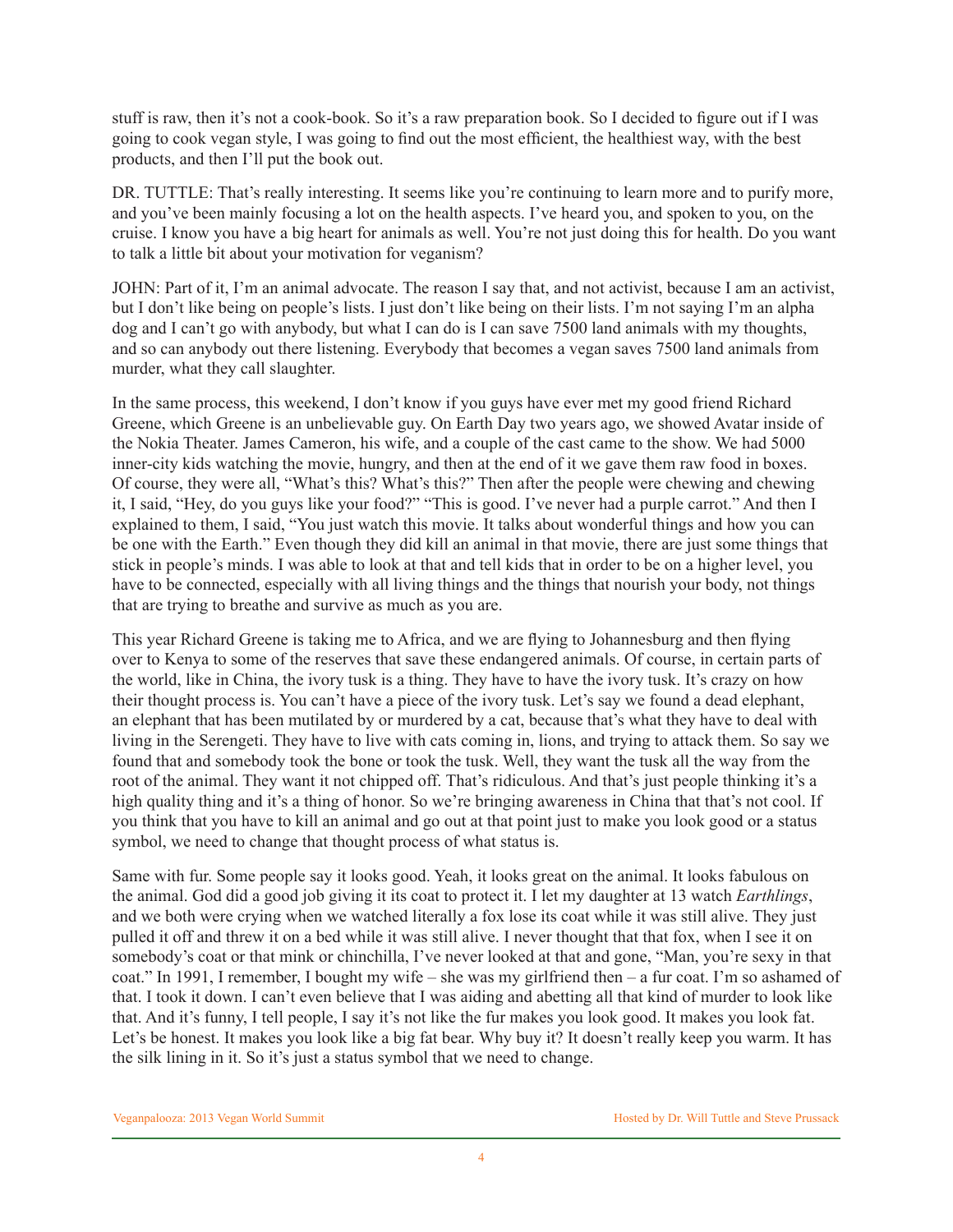DR. TUTTLE: Thanks for telling those stories about Africa, about the elephants, and about furs and ivory. It's really important. I also want to clarify that *Earthlings*, John, you mentioned. For people who don't know, that's a movie really showing what human beings do to animals for food, clothing, entertainment, and research. It's online for free, also, if you want to go and watch it at some point. But it's pretty graphic. It shows what we do, but I think it's very helpful to understand what's going on. John, I have one other question for you. You work a lot also with kids, and as you mentioned, we got a little taste of that with the showing you just talked about of the film there. I'd like to hear a little bit about your thoughts of what the meat industry, the government policies and so forth, how they harm children, the school lunches, and especially in the Black community where, to me, it's very unjust, feeding kids dairy products that are lactose-intolerant. How can we turn that around? What are your thoughts about this?

JOHN: I work with the L.A. Unified School District. David Binkle, great guy, runs marathons in Canada, he's played football up there, he got appointed by our new administration with the wonderful Mrs. Obama, who one of the first things she talked about was move, getting the kids to move in the inner city. So working with PCRM, Physicians Committee for Responsible Medicine, I got up on Capitol Hill and spoke about making sure we maintain free lunch. People had no idea that the free lunch and free breakfast were on the chopping block. So we first spoke about keeping that. It's the only meal that some of these kids are ever going to have is the breakfast and the lunch and the afternoon snack. This is America, and this is the best land in the world, but there is a poverty level which anyone who says there shouldn't be any poverty in America, well, I understand the balance, but it shouldn't be like it is.

Not only did I go there and we talked with Dr. Neal Barnard and Dennis Kucinich and his wife, we literally went up and said, "Hey, we need options. We need vegetarian, vegan options." Not only are they feeding the kids surplus food, which you see, when it came out about the pink slime, I heard that company that made the pink slime, that filler, went out of business in 48 hours. In 48 hours they were out of business, and their warehouse was cleaned up, and they were working on changing what they were doing. I was working on giving those options and talking to kids, because we did it, talking to kids about what they thought.

Then I went in last week and I had a conversation with all the managers of the schools, 430 managers and workers in the cafeteria, and I explained about the human intent when you touch the food, when you touch things, the great feeling. I said, "I've got to ask all of you in here. I've been into the kitchen. I've been into the cafeterias. How many of you would eat the food in the cafeteria? Raise your hand." And no one raised their hand. I said, "That's where the problem is. The problem is you wouldn't eat it, so why do you think these kids should eat it?" And especially, I remember when kids, one of the first things is, "Oh, it's a baby, it's this, it's that," and if it's not sucking on its mother, you go, "Oh, we've got to feed the baby," and you go and you get the Gerbers and you get the vegetables, you get the split pea, you got the carrot, you have the pumpkin. No one thought that that was crazy. No one thought, "We're just going to feed them these vegetables, and that'll be enough." No one thought that.

Then somebody said, "Hey, they have bottom teeth and two little top teeth. We can now give them meat." I said why would you do that to that human when you knew that the human should only have human milk from its mother? Or from a human female, because back in the day during slavery, even all the way until I think still, there were times where Black women were suckling other babies. So it wasn't that it was white, black, purple, or green, it was human milk makes strong babies. In a sense, the slaves were so strong, why not let them drink from another slave? It's going to make them strong. Smart thinking. Slavery wasn't, but the mentality was that humans drink human milk. Period. End of discussion. There's nothing else to talk about. There's no reason that I should be drinking cow milk or anybody should drink cow milk. Those are for cows.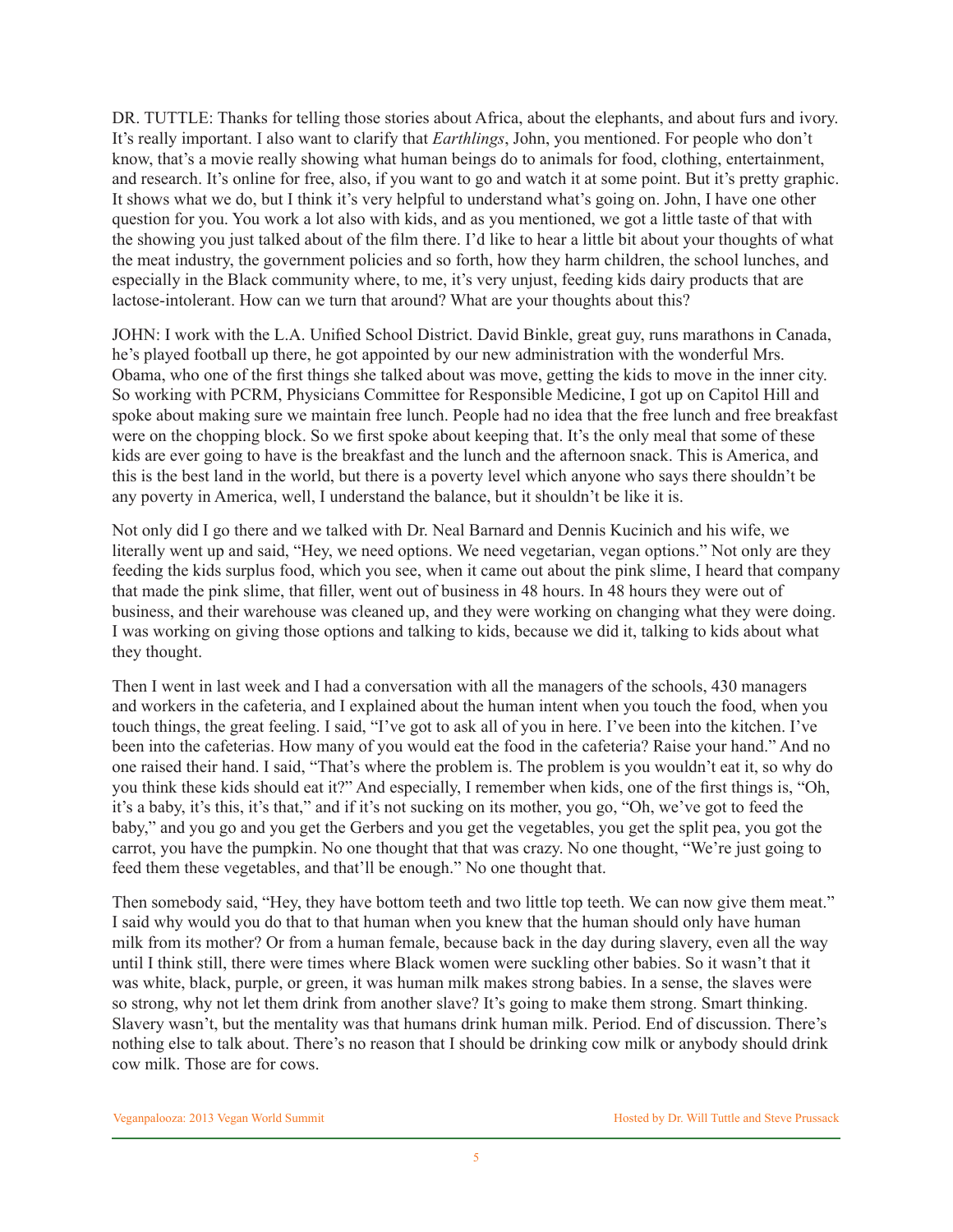Then I looked around, and I should do comedy, so I saw some people, and I said, "Just remember, if you drink cow milk, which is made for a calf to become 250 pounds, and then once the calf gets to becoming a certain size, will not drink milk anymore. That's a cow supposed to drink cow milk. A human is supposed to drink human milk. If a cow were to drink human milk, it would look like a human, which it doesn't want to, which it would probably die because it's not going to get all the things it needs to get. It needs to get that from a cow. If a human, as a baby, drinks cow milk, it will destroy the baby's stomach. So cows drink cow milk; humans human milk. If you are an adult and you drink cow milk, you will look like a cow."

Two out of every three kids are obese. Two out of every three kids in America will have diabetes, childhood diabetes, Black and Brown. So they're destroying the 'hood from the inside out, when they send in that government cheese that the rats wouldn't even eat. I remember when we got that government cheese, my mother made me go out there, wait in that line. I'd go, "Ma, the government should be giving us some real cheese that we can spend." She'd be like, "Stop being like that and go get that cheese." So I went and got that cheese, and we took it downstairs. I lived in a project in Brooklyn called the Bay View Projects, and we would put it on a mousetrap and leave it out for the mice. That cheese stayed there for four months, not a nibble on it. I told my mom, I said, "We can't eat this. This is not real." "Oh, there you go." I said, "Ma, I put a little bit downstairs for the rat. The rats don't touch it." She said, "What? Well, it melts good in macaroni and cheese, and it's pretty good on your grilled cheese sandwich." I said, "But it ain't cheese." Now later, I said, "Remember I told you that when I was 14 years old?" She said, "You were on it." I didn't know I was going to be in the position I am today, but I would see things. If it's not real, we shouldn't eat it.

So as I said, back with these kids in the inner city, Black and Brown, they are destroying them. They're using them as test tubes. They're trying every kind of thing on it. It hasn't changed. They got mad at Paula Deen for saying the n-word in 1987 right after she got robbed. They got mad at this White kid Cooper for saying the n-word when he was drunk and it just slipped off his tongue. They just fined another Black guy, for real, for saying the n-word in an argument with another Black guy at ESPN because they heard a Black guy say the word. Let me tell you, they are really overemphasizing and oversensitive, and they're taking your mind away from what really is at hand. We are destroying our country with all kinds of diseases that we cause from foods, or things that are not foods that we consider to be foods, going into our mouths.

DR. TUTTLE: Well said. Those are great stories. The rats wouldn't even eat the cheese. Steve, do you have a question, anything you'd like to ask John?

STEVE: It's true, all these diversions and tactics to keep away from the core issues. What was it like as a basketball player and being around the guys and being so different from everyone? I'm sure you got a lot of teasing. Or did they embrace this? What were some of the tactics you used?

JOHN: They did embrace it. I remember I was getting acupuncture. My lower back was hurting. This guy came, this photographer, and he said, "What are you doing to get back on the court?" He came and let me see me with his acupuncturist, and my chiropractor and my massage therapist. And they were like, "Yeah, Salley, you better watch out. Better not sit down. You've probably still got a pin in your butt," laughing and laughing. The owner of the team, Mr. Davison, said, "Man, I get acupuncture every Wednesday. I'm going to try yoga." And the room went quiet. Mr. Davison was a billionaire. He never came around. He was one of the owners, stayed out of the way. They liked to joke about it, but you have respect for Mr. D. He said that, and no one said anything.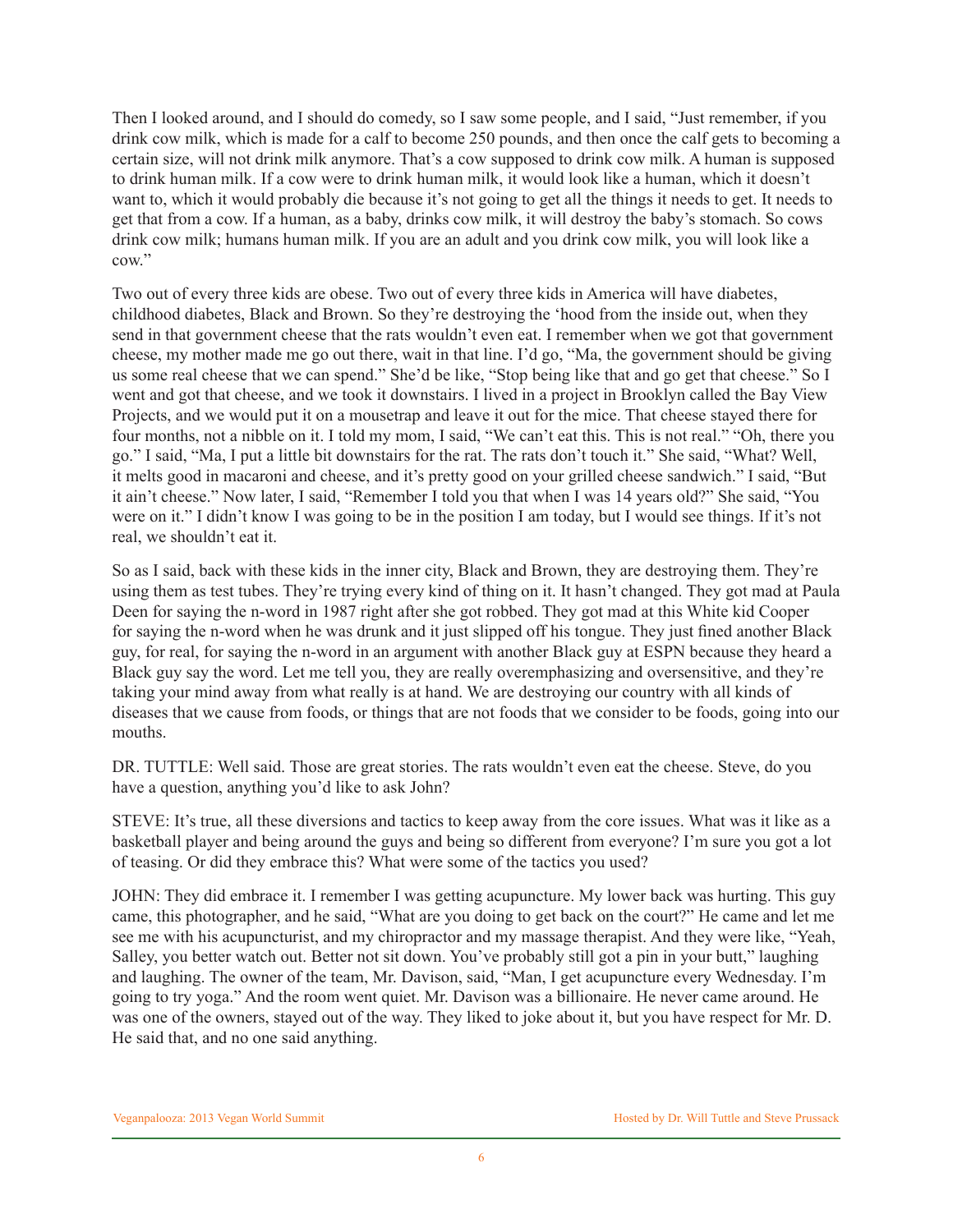At that point, I couldn't get my back right, and this lady said, "I know what it is. You need a colonic." I was like, "What's that?" She sent me to this room with this woman, and I said, "I've been through a lot of things, lady, but wow!" But I tried it, and I no longer had a compacted colon. I ran straight to those guys, I was like, "Listen. I know it sounds crazy, and I know you guys think I'm full of it, but you were right. If you go and get this out of your body, that's how you have a compacted colon, literally causes back spasms because your body's trying to move it out. But when it was dehydrated, drinking and eating all kinds of bad things, it hurts your body." They used to look at me like, oh, mad scientist Salley.

This is the crazy thing. Rony Seikaly played with me in Miami, and he would say, "Sal, my neck is like this, my lower back is like this." I would turn around, I would say, "Walk, let me see you walk. Okay, your leg is longer than the other one. You need to go to a doctor." I was acting like the chiropractor was with me. Dr. Joe Picone, great guy, he's working in Atlanta now. I would see what it was, and then I would start taking massage classes, and I would work on myself. Because I was working on myself. As a professional athlete, I think guys should go around, they shouldn't have the entourage to walk around so they can go buy drinks and pick up women. They should bring their entourage to keep their body welltuned.

I remember Jerry Rice, football player for the San Francisco 49ers, probably the greatest wide receiver of all time, he showed up to the Super Bowl with his dietitian, his nutritionist, his chiropractor. He gave them all tickets, and they worked on him before the game. I think he got MVP that year, that game. He brought the people there who can maintain that Indy 500 car that he's driving or playing in. I think that if players start thinking that way, the way they treat inanimate objects is way better than the way they treat the human body. So they used to pick and say things. I went on Dr. Oz with my ex-teammate Rick Mahorn, and Rick Mahorn had gained a lot of weight after, and I hadn't gained any weight. Once I became a vegan, I learned how to eat. He was like, "Wow, we didn't know you were that smart," I said, "Yeah, because you just thought I was weird." But that's cool. You learn what you learn. I'm helping people now, so that's the important thing.

STEVE: You're involved in so many entrepreneurial efforts in the vegan community, so many different projects. Do you want to mention some of the things you're up to now?

JOHN: One of the things I'm doing is I just hooked up with my friend Victoria, Gunnar Peterson, Jennifer Johnson, these are two trainers, great trainers in Los Angeles, a couple of dietitians, and we're starting my foundation, which is called Raising Healthy Kids. I'm meeting with all the different corporate companies first as opposed to launching it the way everybody else does and then asking for money. We ask for you to give us the greatest resource in the world, which is human resource. Raising Healthy Kids is going to bring awareness in a cool way so kids will understand why we're doing it.

For these new mothers who believe that you have to rush and get food to your kid, they say, "Oh, I had to hurry up home, we had to throw something in the microwave, hurry up and give them something to eat." Then I started thinking. I said maybe we should watch something on lions. I love lions and cheetahs. Let's see. They don't rush to get their kids food. They get their kids food when they get them food. When they get them to that point, when there's something, and they're hungry, and they have to feed them, they go and they hunt, and they come back.

My mother used to say, I'd say, "Ma, I'm hungry." She'd go, "Dinner will be ready at 5:30, like it is every day." I used to have to deal with that. "You're too hungry?" "Yeah," because I was growing. She would skin a cucumber, throw apple cider vinegar on it with a dash of salt, pepper, and she would squeeze a lemon. I was like, "What?" I had no idea I was having a cucumber salad. Now they sell it for \$5.99. My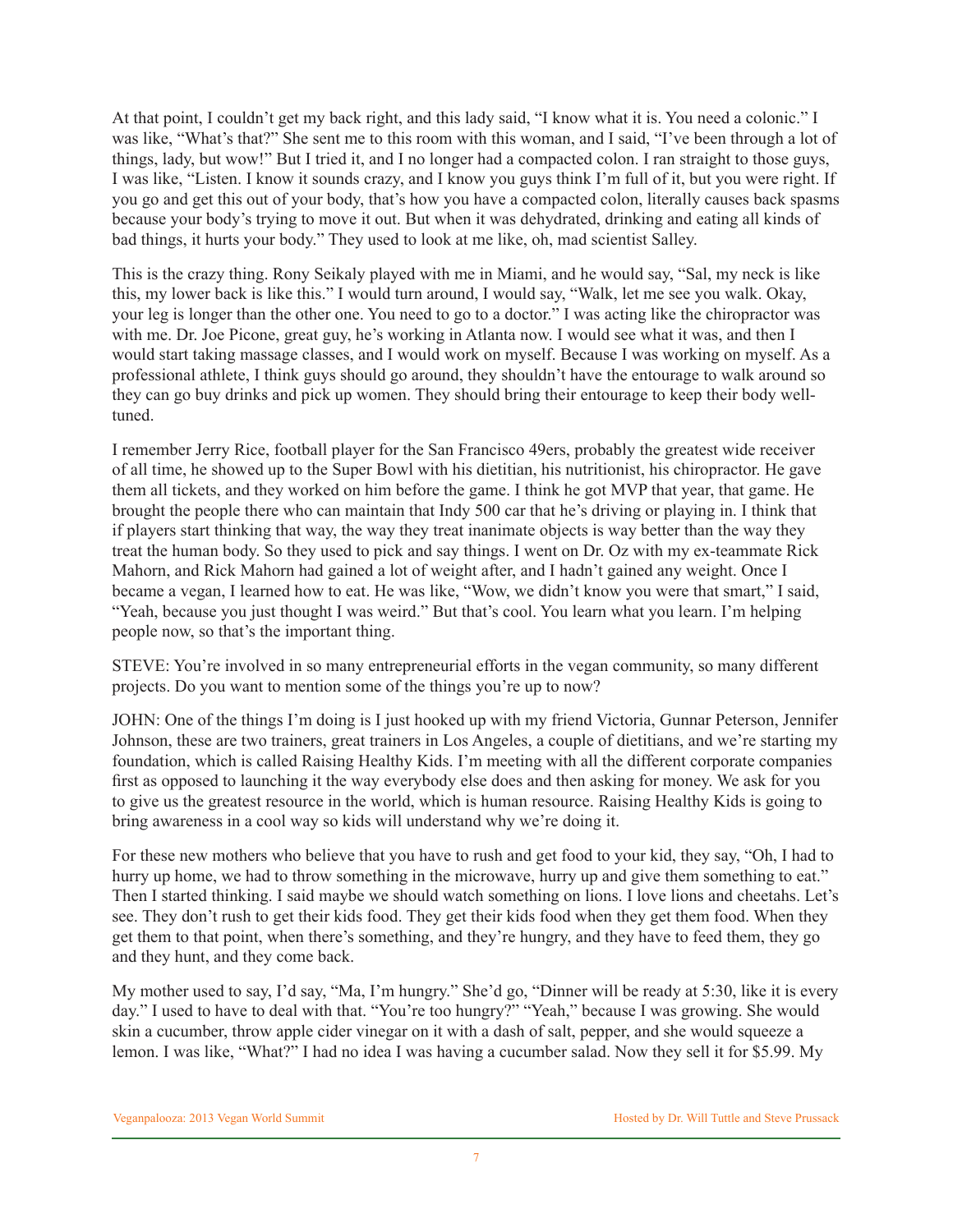mother used to make it for me. "Go ahead and have your cucumber salad. You need that anyway." I would eat a cucumber salad, wouldn't say anything. She'd say, "You can slice a couple of tomatoes."

My mother was a kosher caterer, too, so I was blessed to have somebody who, we grew our own vegetables in this garden. Even though we lived in Brooklyn, she was from south Atlanta. She figured out how to plot land and grow okra, collard greens, tomatoes, squash, cucumbers. We didn't have kale. I would have to go down there and pick it. I got told, I said, "You put me on this path without me realizing it with this organic food," because she didn't use pesticides. She would talk about the dirt needed to be treated different. She was so way ahead of her time. I learned it that way. So that's when Raising Healthy Kids, that's what I go back to. The foundation will start pretty soon.

I'm doing with a couple of friends, we're doing Unpretentious Retreats. The funny thing is we're doing them at the top of the line hotels. God will, the Trump Plaza in certain places, and it's staycations, it's right in town. The Four Seasons, the Wilshire Tower, the Peninsula, we have all these people who we sent leads out to to find out the right pricing. It's a good thing. It starts at \$4000 for four days. Somebody was like, "That's a lot of money." I was like, well, I walked into the Louis Vuitton store with my friend who's a manager there, and she said, "We just got this bag, and we've only got 14 of them, and we only have two left." I said, "How much is that bag?" She said, "\$4500." I said, "Did the women who bought the bag for \$4500 have \$4500 to put back in the bag?" And they all laughed, they said, "No, they probably didn't have any money to put in the bag, but they got the bag." And I thought if certain people are thinking the status to send the symbol of looking good is better than feeling good, we have to change that mentality.

I figured out when I was in Costa Rica doing "I'm a Celebrity... Get Me Out of Here!" that I disconnected from the matrix for 28 days, and I'm a better person for it. So I'm giving a place of totally disconnecting, food is all included, everything is pampered to you. Every single thing. These people stay on the path, and they stay on the path for four days, and it jumpstarts you. You lose weight, you feel better, you sleep, you get massage, chiropractic, you do yoga, you do this unbelievable breathing technique I teach people all the time. It's about breath. You work out if you want to. We hike. And all the foods are raw/vegan, and they're all day. There's no three meals a day. It's all of a sudden after two hours I'm asking you if you want something. Giving you high alkaline water. I'm explaining to these people exactly how their bodies can kick in. So there's a four-day and there's a seven-day. It's very similar to what We Care was doing, but I realized I can do it in better hotels with a better surrounding that already has the infrastructure. So we're working on that. It's called UR, Unpretentious Retreats, and it should be up and going by October.

What else am I doing? The Vegan Vine Wine, everybody should know about the Vegan Vine Wine in case you don't find it in your store, which should be a sin that it's not in every store. Theveganvine.com. It's cabernet sauvignon, cabernet sauvignon blanc, there's a red, and there's a chardonnay. They are really, really good. I worked with Mercy for Animals. That's my charity of choice that I like working around or working with. They buy it all the time. I had some openings at Karyn's on the Green here in Chicago. We just now got picked up at Crossroads in Los Angeles, a great restaurant owned by Tal Ronnen the chef and Travis Barker and all these people who are vegans in Hollywood. It's served at Plum up in Seattle, great chef Makini, who I'm thinking about being in business with. It's sold at Nader Foods, where I'm going to as soon as I finish this. Actually I'm going to one here in Chicago. So the Vegan Vine Wine, and I really push that. We just explain, a lot of people didn't know that in the making of wine, they use animal products. We decided not to do it the old fashioned way and use bentonite, which is a clay that they use in France and in Italy, so we have 150 acres of this sustainable vineyard.

Then I have VirMax, which you can get a Walgreens, Rite Aids. It's an all natural male testosterone pill and prostate maintain. Soon we're coming out with a female libido pill to back out with the male enhancement pill, VirMax. And the big of all is finally, Jolie and myself we're coming out with BETTA,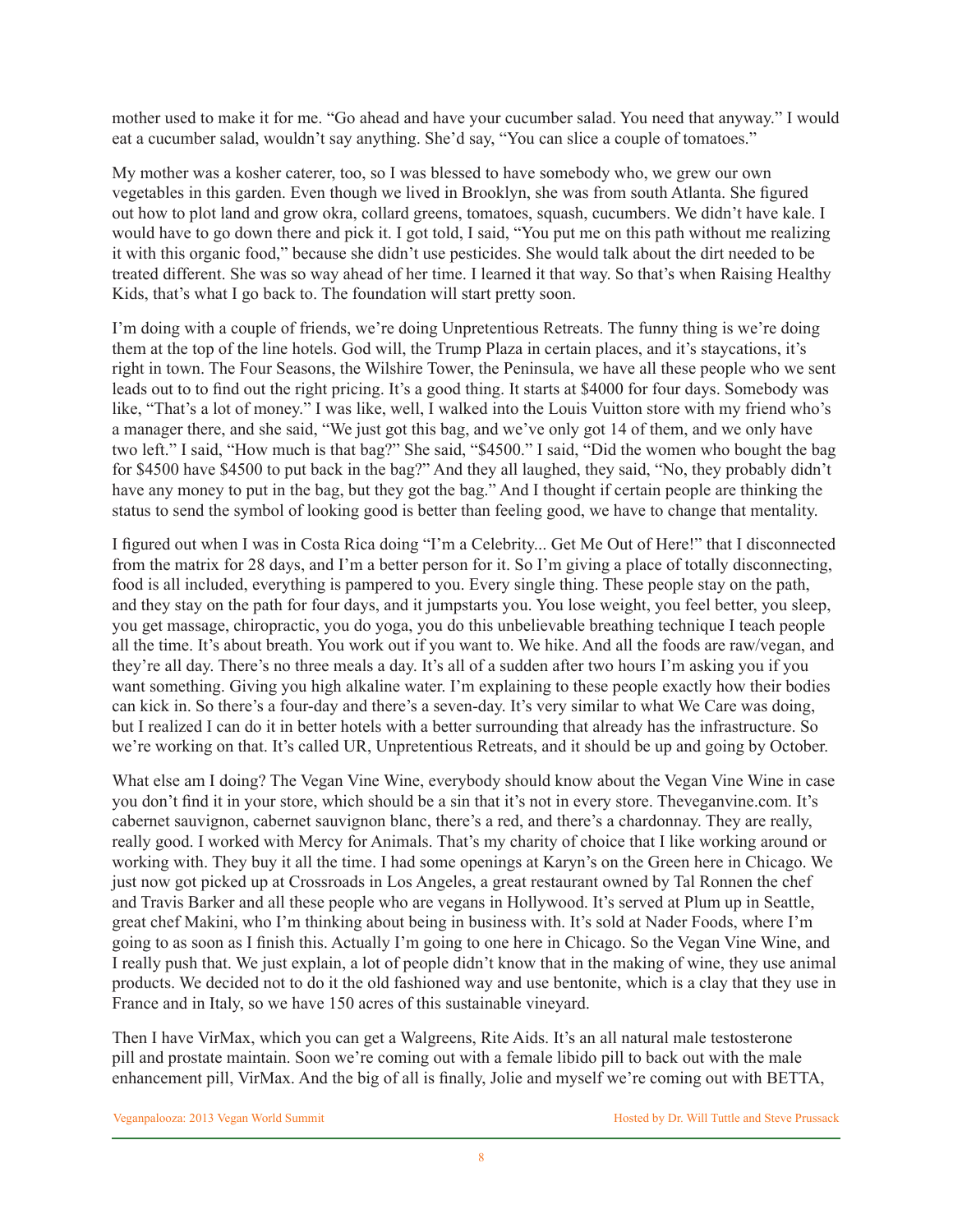better eating today tomorrow and always. These are my enzymes and the herbs and the lotions and the potions and the pills. What I told people, I said, "I'm going to show you how to be organic, how to save the planet, and how to feel better," meaning body wash that whenever you wash your body, it nourishes your skin, it's vitamin food. It's high in density in vitamins in the stuff you're putting on your body. It cleans your body. It nourishes your skin. It doesn't destroy the water when it goes down into the drain. It doesn't go out and destroy the oceans because it's all natural products. The enzymes go in and help you stay young and help you digest your food, and the herbs go in and they also maintain all your organs. I'm literally waiting, we just did the deal, I'm making the first order, the enzymes order, a couple different enzymes, digestive enzymes and great herbs.

So I'm literally, my whole target and everything in my brain is health, wellness, and subconsciousness. Everyone says, "What about basketball?" I say, well, I did that since 1970, I started playing basketball, and I retired in 2000. So I think that's good enough. I'm going to only focus on making sure we can be as healthy as possible.

DR. TUTTLE: That's fascinating, all those different undertakings you have. Steve, do you have anything else?

STEVE: The website is johnsalley.com to find out what John's up to. But we'd like to open up the call to you. We're going to actually take some questions here. Hello, you're with us.

CALLER: Hi, John. Hi, everyone. My question is I'm a vegan and I have been for the past two years, and I've just through my own, the way I've been acting, the way I've been eating, I've been trying to convince both my brothers, one of them is a basketball player, to kind of switch over and start eating healthier. They're having issues. They keep saying they're not going to get enough protein. I did go online, and I try to find other protein alternatives, and I try to use you and other vegan athletes as examples, but they don't understand. Is there anything that you can let me know that I can take to them and try to convince them?

JOHN: Thank you for calling in. Let your brothers know they're already stuck when they start talking about protein. This is the first thing you should ask them. You should say to them, "How does the protein work in your body?" They'll say, "What?" So say, "If you're eating animal flesh, how does that protein make you stronger?" That's what you should ask them. They're going to go, "I don't know. It just makes you stronger. It makes your muscle stronger. Everyone knows it makes your muscles stronger." Say, "Right, but how does the animal protein make you stronger." The reason I tell you to keep asking them that question is because they don't know the answer. They only know what they were told, and they think whoever told them that, or all the years that that's been brainwashed into their brains, that that is correct.

The first thing to say is that, "If there is some human rib right next to a cow rib, and you cooked both of them, and you ate the human rib, would that give you strength?" They'll be like, "No, you don't eat humans. That's stupid. That's cannibalism." But they're made up the same, exactly way. They both are red meat. So if eating humans doesn't make you stronger or give you protein, why do you think eating a cow will? And if it's so nasty to eat a human, why is it not nasty to eat a cow? At least they stand up all the time, they walk in a pasture, they poop right where they are, how could you consider that to be food? Every time you see a cow, do you go, "Mmm, filet mignon"? No, you don't. You don't. Just like if you saw a diamond, you probably wouldn't know it was a diamond because it's just a rock. So they have to manipulate it and get to it.

Then tell them this. Go to my website, johnsalley.com, look at the videos because that's what I did. I decided not to be the one who's going around telling anybody they're wrong. Don't tell them they're wrong. Just make them explain their logic. When it's not logical, especially when you say men, men usually deal in logic. So if it's not logical, why do it? It makes no sense. Like if you eat it, and then you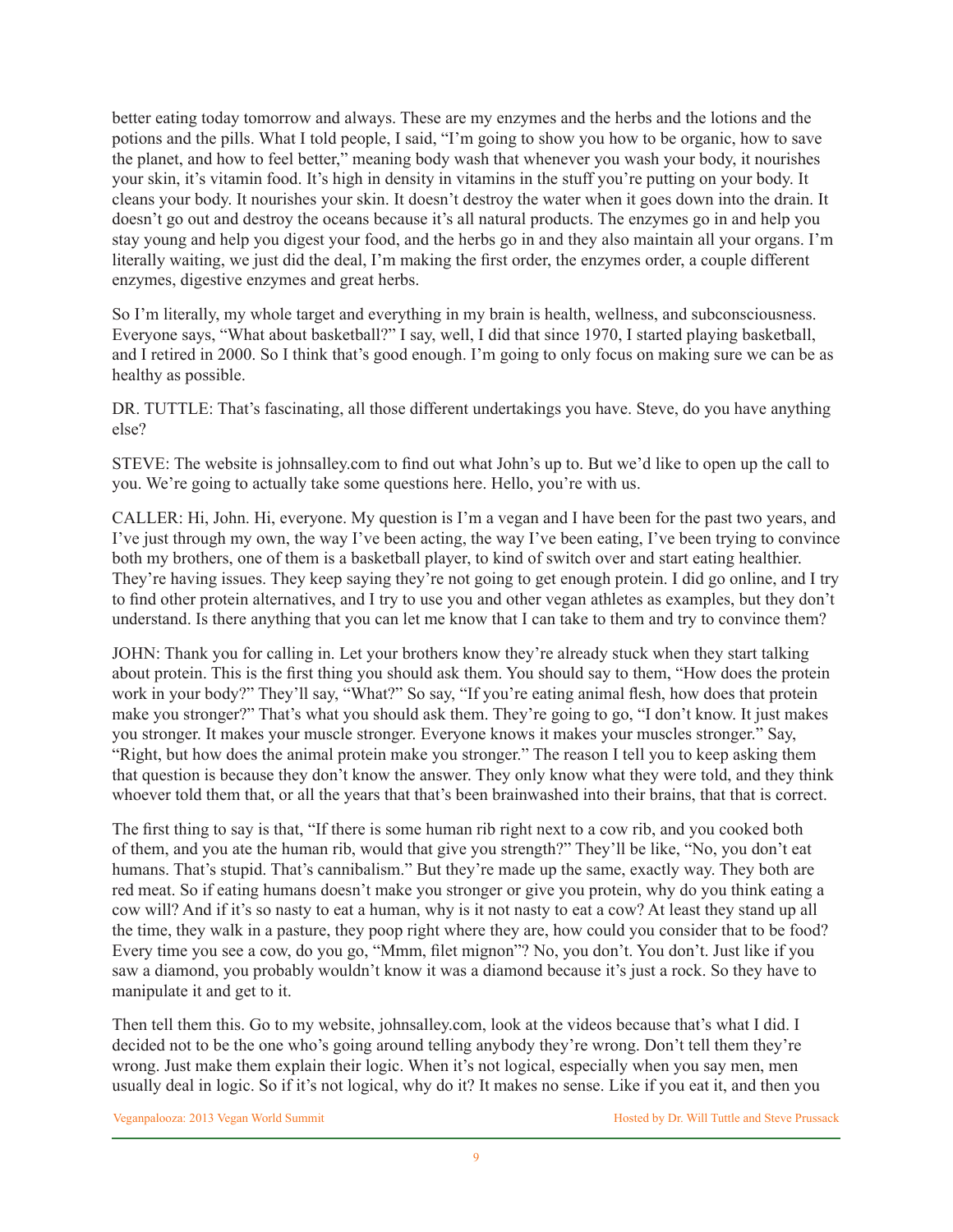have to go to sleep, how is that giving you energy? That's making you sleepy. When I was in college, they made us eat steak and string beans at two o'clock in the afternoon. I'm surprised I even made it to the pros with the way they were feeding me in college.

So once I tell them, I say you just pay attention to what real athletes, and what's the first thing they do. You see Pat Riley, the basketball player. There's no meat in the locker room before you play. Just fruit. Just tons of fruit. He goes, he said, "Well, it has natural sugar. It has water so it hydrates you. And the more bananas you eat, you get full of it, and I don't have these cramp problems with these guys." LeBron wound up having cramps in his first championship. I tweeted right away, "LeBron, I need you to drink a gallon of coconut water by tomorrow. I do not need you to lose." Since then, there's coconut water in the locker room, there's fruit in the locker room, there's only thing that there's these health bars, these fruit bars that have nuts seeds legumes. It's funny because there's one guy on a team, and he wears my number, #22, a lot of guys try to do what he's doing. They go, "You never get hurt." He says, "Yeah, I don't put things in my body that don't nourish my body." So they're starting to learn it, and they're starting to see it. The more they see it, the more it becomes in style, that's when they'll do it. That's just the way it is. So we have to change the culture and the style of what people consider to be food.

DR. TUTTLE: That's a great answer. Changing the culture and the style because that's it, what you said, they're brainwashed, aren't they? And that's the only reason they're saying that.

JOHN: Yeah, I used to be brainwashed. I was brainwashed too. I couldn't believe they had me believing that. My mom wouldn't let me eat pork, though. She kept saying, "That is a filthy animal." I was like, "Okay, Ma." "Don't eat it." I wasn't listening, but man, thank god she wouldn't let me eat pork. One, it's the smartest animal. That's why they call it a nasty animal. That pig is a smart, smart animal. It knows better. It's a smart animal. So they didn't like that the animal was smart and would go and they called it a disgusting animal because it was smart.

DR. TUTTLE: Interesting. I think we are getting to the limit of the time that we have schedule for this session because we have to get ready for the next one. I'm going to kind of wrap it up here. For the last couple minutes, do you want to wrap up our session? It's been really interesting to hear everything, your stories, and it's so great to know that you're in the world working not only to help animals but to help children be healthier and to try to break through the brainwashing that's forcing us to be so violent towards animals and each other and the Earth. Any last words? You're a real inspiration for everyone.

JOHN: One thing I'm going to tell you is I'm really proud of you guys for putting on Veganpalooza. I really, as you can see, my chief of staff Sandra Robbins was so adamant. She's like, "This is a great thing. You're going to love it." Then when I read and saw what was happening, I was ecstatic. Then Dr. Tuttle being on the cruise, and listening to me speak, thanks Dr. Tuttle, I really appreciate that people come and hear me speak. Because whenever they say, "What are you going to speak about? " I speak from my heart. I go from my heart, and I digest as much as I possibly can. I was born in the '60s, so reading is a very important thing. What they were doing was constantly pushing Black people to read when I was growing up. Read, go to college, get your degree, get your education, be successful, be respectful, uplift the 'hood. That was the mentality. That was the mantra that I was coming out of. Then crack kicked in, and we had to deal with the crack situation in the 'hood. But since then, people have been becoming, getting back into it and being smart and understanding. We now have to realize that the food that was being served in the inner city was surplus food. It was the last of the last of the last. We shouldn't want to feed our Americans that kind of food. We shouldn't want to feed anybody, especially Americans.

September 11 happened in 2001, and I remember as if I'm watching it right now when all the dust was coming down and they showed this Black man and this White woman, they were running. You could